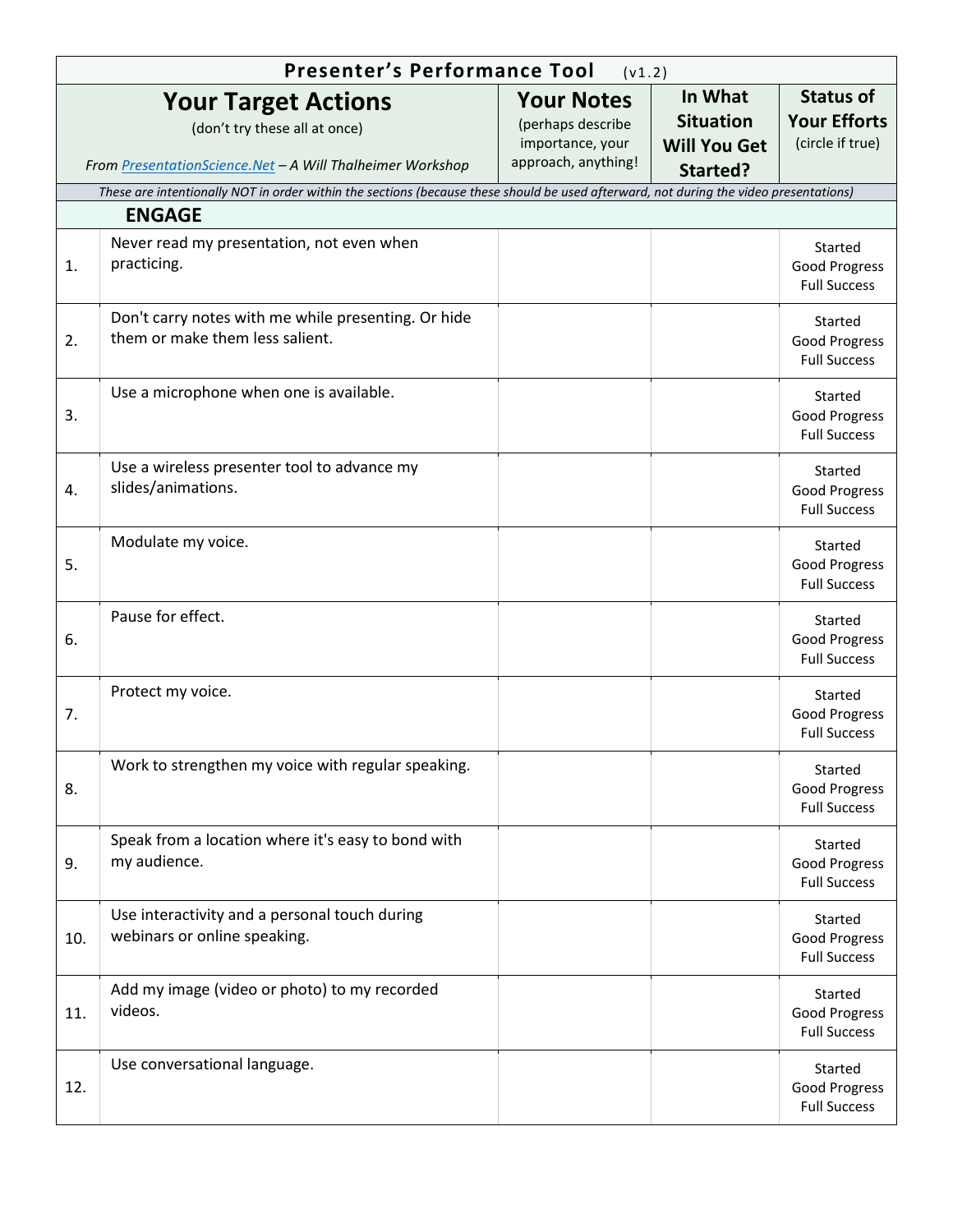|     | <b>Presenter's Performance Tool</b>                                                                                      | (v1.2)                                                                            |                                                                |                                                             |
|-----|--------------------------------------------------------------------------------------------------------------------------|-----------------------------------------------------------------------------------|----------------------------------------------------------------|-------------------------------------------------------------|
|     | <b>Your Target Actions</b><br>(don't try these all at once)<br>From PresentationScience.Net - A Will Thalheimer Workshop | <b>Your Notes</b><br>(perhaps describe<br>importance, your<br>approach, anything! | In What<br><b>Situation</b><br><b>Will You Get</b><br>Started? | <b>Status of</b><br><b>Your Efforts</b><br>(circle if true) |
| 13. | Tell relevant stories.                                                                                                   |                                                                                   |                                                                | Started<br><b>Good Progress</b><br><b>Full Success</b>      |
| 14. | Avoid triggering people's issues.                                                                                        |                                                                                   |                                                                | Started<br><b>Good Progress</b><br><b>Full Success</b>      |
| 15. | Be nice, smile, relate in a personal way.                                                                                |                                                                                   |                                                                | Started<br><b>Good Progress</b><br><b>Full Success</b>      |
| 16. | Be credible, impressive.                                                                                                 |                                                                                   |                                                                | Started<br><b>Good Progress</b><br><b>Full Success</b>      |
| 17. | Be humble, authentic.                                                                                                    |                                                                                   |                                                                | Started<br><b>Good Progress</b><br><b>Full Success</b>      |
| 18. | Show passion for my topic.                                                                                               |                                                                                   |                                                                | Started<br><b>Good Progress</b><br><b>Full Success</b>      |
| 19. | Point to critical elements on my slides as I refer to<br>those elements.                                                 |                                                                                   |                                                                | Started<br>Good Progress<br><b>Full Success</b>             |
| 20. | Use an interactivity map to prompt myself to have<br>sufficient engaging activities.                                     |                                                                                   |                                                                | Started<br>Good Progress<br><b>Full Success</b>             |
| 21. | Add decorative elements to support credibility, but<br>make sure they do not grab too much attention.                    |                                                                                   |                                                                | Started<br>Good Progress<br><b>Full Success</b>             |
| 22. | Use bullet points on less than 5-10% of my slides.                                                                       |                                                                                   |                                                                | Started<br><b>Good Progress</b><br><b>Full Success</b>      |
| 23. | Disguise my bullet points as objects.                                                                                    |                                                                                   |                                                                | Started<br>Good Progress<br><b>Full Success</b>             |
| 24. | Chunk my bullets into separate categories.                                                                               |                                                                                   |                                                                | Started<br>Good Progress<br><b>Full Success</b>             |
| 25. | Slide my bullets, putting separate concepts on their<br>own slides.                                                      |                                                                                   |                                                                | Started<br>Good Progress<br><b>Full Success</b>             |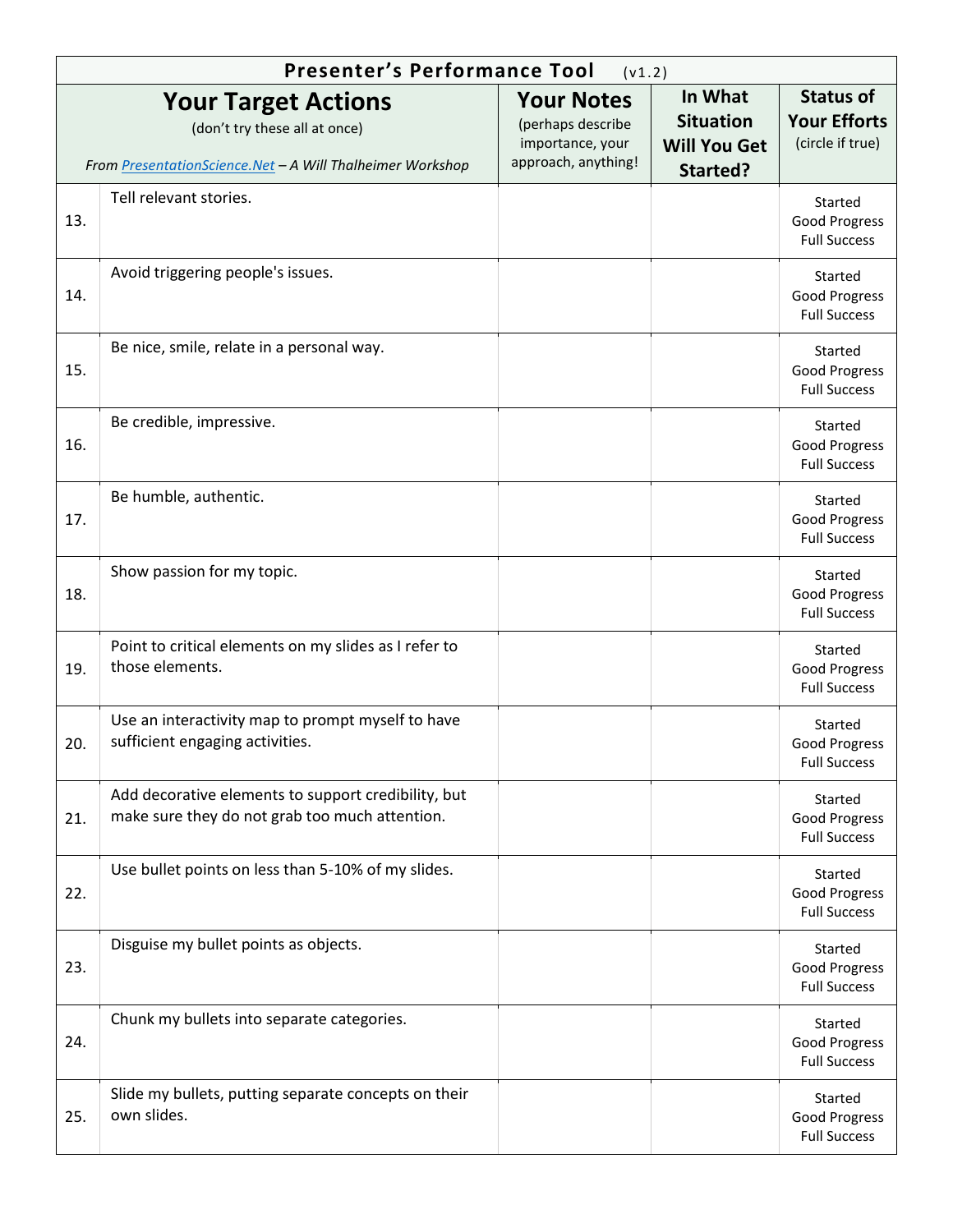|     | Presenter's Performance Tool                                                                                                               | (v1.2)                                                                            |                                                                |                                                             |
|-----|--------------------------------------------------------------------------------------------------------------------------------------------|-----------------------------------------------------------------------------------|----------------------------------------------------------------|-------------------------------------------------------------|
|     | <b>Your Target Actions</b><br>(don't try these all at once)<br>From PresentationScience.Net - A Will Thalheimer Workshop                   | <b>Your Notes</b><br>(perhaps describe<br>importance, your<br>approach, anything! | In What<br><b>Situation</b><br><b>Will You Get</b><br>Started? | <b>Status of</b><br><b>Your Efforts</b><br>(circle if true) |
| 26. | Assign my bullets to my audience and have them<br>review the bullets on their own.                                                         |                                                                                   |                                                                | Started<br><b>Good Progress</b><br><b>Full Success</b>      |
| 27. | Maximize my slide geography, while balancing this for<br>aesthetics and credibility.                                                       |                                                                                   |                                                                | Started<br><b>Good Progress</b><br><b>Full Success</b>      |
| 28. | Limit objects and words on any one slide.                                                                                                  |                                                                                   |                                                                | Started<br><b>Good Progress</b><br><b>Full Success</b>      |
| 29. | Utilize white space between elements.                                                                                                      |                                                                                   |                                                                | Started<br><b>Good Progress</b><br><b>Full Success</b>      |
| 30. | Show slide elements one at a time.                                                                                                         |                                                                                   |                                                                | Started<br><b>Good Progress</b><br><b>Full Success</b>      |
| 31. | Vary approaches, visuals, interactions, everything! to<br>ensure learners don't habituate and continue paying<br>attention.                |                                                                                   |                                                                | Started<br><b>Good Progress</b><br><b>Full Success</b>      |
| 32. | Work to go beyond entertainment and beyond<br>conveying concepts-to engage in a manner that<br>leads to learning, remembering, and action. |                                                                                   |                                                                | Started<br><b>Good Progress</b><br><b>Full Success</b>      |
| 33. | Work not to be fooled by positive audience reactions,<br>by attentiveness, by survey ratings, but to seek<br>meaningful engagement.        |                                                                                   |                                                                | Started<br><b>Good Progress</b><br><b>Full Success</b>      |
| 34. | Use written exercises, where appropriate to focus<br>audience members' attention on important concepts.                                    |                                                                                   |                                                                | Started<br>Good Progress<br><b>Full Success</b>             |
| 35. | Share my authentic self, as appropriate, briefly,<br>almost serendipitously, to build a bond with my<br>audience.                          |                                                                                   |                                                                | Started<br>Good Progress<br><b>Full Success</b>             |
| 36. | Provide content that surprises in a learning-relevant<br>way-that makes people want to learn more.                                         |                                                                                   |                                                                | Started<br><b>Good Progress</b><br><b>Full Success</b>      |
| 37. | Add Your Own                                                                                                                               |                                                                                   |                                                                | Started<br>Good Progress<br><b>Full Success</b>             |
| 38. | Add Your Own                                                                                                                               |                                                                                   |                                                                | Started<br>Good Progress<br><b>Full Success</b>             |
|     | <b>End of Engage</b>                                                                                                                       |                                                                                   |                                                                |                                                             |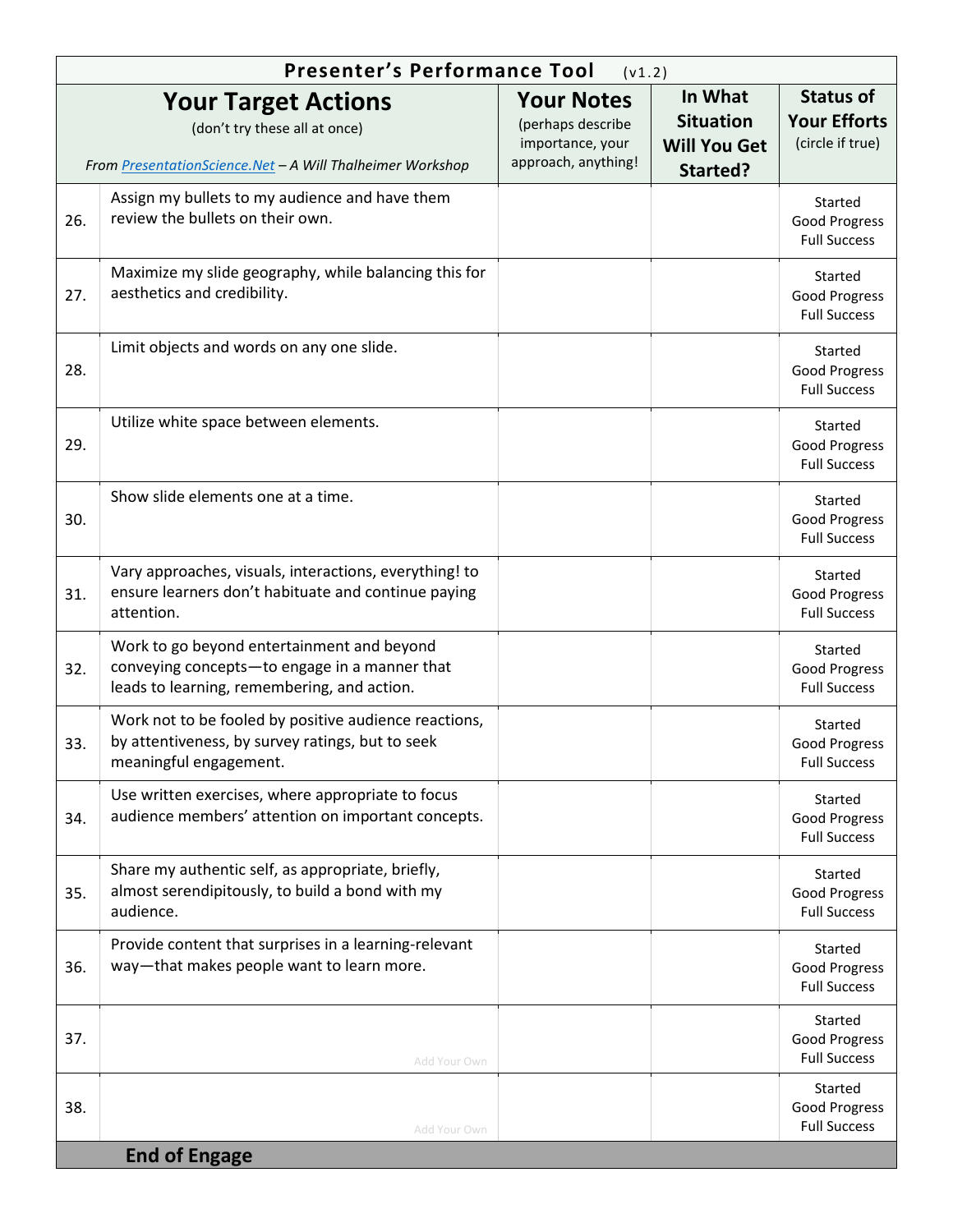|     | <b>Presenter's Performance Tool</b><br>(v1.2)                                                                                                            |                                                                                   |                                                                |                                                             |  |
|-----|----------------------------------------------------------------------------------------------------------------------------------------------------------|-----------------------------------------------------------------------------------|----------------------------------------------------------------|-------------------------------------------------------------|--|
|     | <b>Your Target Actions</b><br>(don't try these all at once)<br>From PresentationScience.Net - A Will Thalheimer Workshop                                 | <b>Your Notes</b><br>(perhaps describe<br>importance, your<br>approach, anything! | In What<br><b>Situation</b><br><b>Will You Get</b><br>Started? | <b>Status of</b><br><b>Your Efforts</b><br>(circle if true) |  |
|     | <b>LEARN</b>                                                                                                                                             |                                                                                   |                                                                |                                                             |  |
| 39. | Aim beyond transfer learning to also encourage<br>creative insights.                                                                                     |                                                                                   |                                                                | Started<br><b>Good Progress</b><br><b>Full Success</b>      |  |
| 40. | Ensure that my content is valid and credible.                                                                                                            |                                                                                   |                                                                | Started<br><b>Good Progress</b><br><b>Full Success</b>      |  |
| 41. | Avoid confirmatory bias when I build my content. Be<br>skeptical of data, content, quotations; double check<br>my sources.                               |                                                                                   |                                                                | Started<br><b>Good Progress</b><br><b>Full Success</b>      |  |
| 42. | Avoid trying to teach too much content. Focus instead<br>on high-priority content, supporting this content with<br>activities, interactions, reflection. |                                                                                   |                                                                | Started<br><b>Good Progress</b><br><b>Full Success</b>      |  |
| 43. | Use discussions to support learning, using<br>instructions/prompts to spur useful conversations.<br>Don't assume discussions are always useful.          |                                                                                   |                                                                | Started<br><b>Good Progress</b><br><b>Full Success</b>      |  |
| 44. | Do the work necessary to really know my audience.                                                                                                        |                                                                                   |                                                                | Started<br><b>Good Progress</b><br><b>Full Success</b>      |  |
| 45. | Avoid "fleas" in presenting data, putting labels near<br>the data, not in a legend away from the data.                                                   |                                                                                   |                                                                | Started<br><b>Good Progress</b><br><b>Full Success</b>      |  |
| 46. | Surface my audience members' prior knowledge to<br>support their understanding.                                                                          |                                                                                   |                                                                | Started<br><b>Good Progress</b><br><b>Full Success</b>      |  |
| 47. | Do the work necessary to determine my audience's<br>most common misconceptions.                                                                          |                                                                                   |                                                                | Started<br><b>Good Progress</b><br><b>Full Success</b>      |  |
| 48. | Help my audience overcome their biggest<br>misconceptions.                                                                                               |                                                                                   |                                                                | Started<br><b>Good Progress</b><br><b>Full Success</b>      |  |
| 49. | Share both good and bad examples.                                                                                                                        |                                                                                   |                                                                | Started<br><b>Good Progress</b><br><b>Full Success</b>      |  |
| 50. | For complex procedure, first overview the whole<br>process, then cover the parts, then provide practice<br>on the whole process.                         |                                                                                   |                                                                | Started<br><b>Good Progress</b><br><b>Full Success</b>      |  |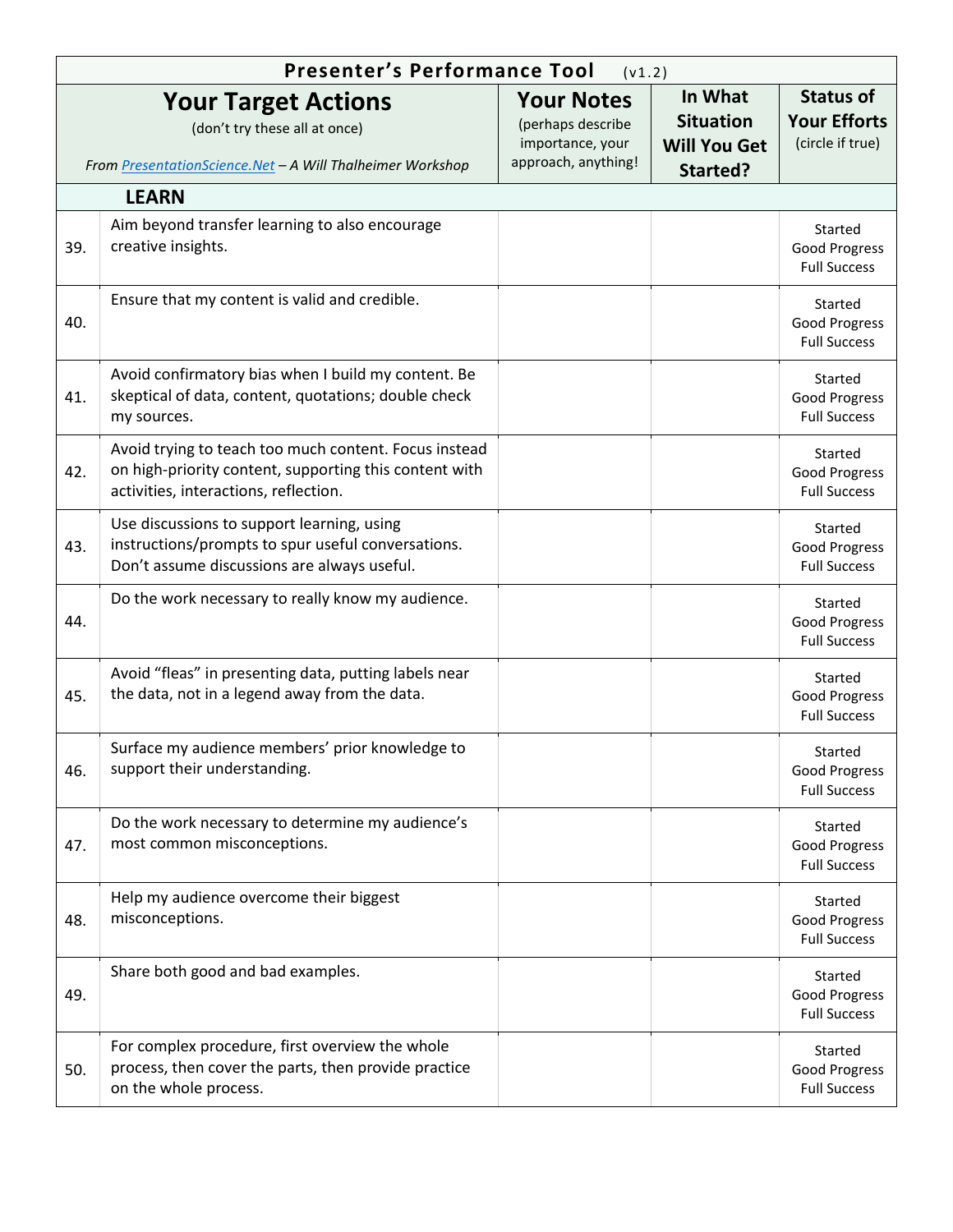|     | <b>Presenter's Performance Tool</b>                                                                                                                                   | (v1.2)                                                                            |                                                                |                                                             |
|-----|-----------------------------------------------------------------------------------------------------------------------------------------------------------------------|-----------------------------------------------------------------------------------|----------------------------------------------------------------|-------------------------------------------------------------|
|     | <b>Your Target Actions</b><br>(don't try these all at once)<br>From PresentationScience.Net - A Will Thalheimer Workshop                                              | <b>Your Notes</b><br>(perhaps describe<br>importance, your<br>approach, anything! | In What<br><b>Situation</b><br><b>Will You Get</b><br>Started? | <b>Status of</b><br><b>Your Efforts</b><br>(circle if true) |
| 51. | Use worked examples, where appropriate, especially<br>for people new to complex procedures.                                                                           |                                                                                   |                                                                | Started<br><b>Good Progress</b><br><b>Full Success</b>      |
| 52. | Use comparisons to help my audience understand my<br>content.                                                                                                         |                                                                                   |                                                                | Started<br><b>Good Progress</b><br><b>Full Success</b>      |
| 53. | Let my audience members learn not just from me, but<br>from each other, when appropriate.                                                                             |                                                                                   |                                                                | Started<br><b>Good Progress</b><br><b>Full Success</b>      |
| 54. | Ask periodically, especially after key sections of<br>content, "what questions do you have?"                                                                          |                                                                                   |                                                                | Started<br>Good Progress<br><b>Full Success</b>             |
| 55. | Before asking for questions, ensure my audience has<br>had time to reflect on the learning.                                                                           |                                                                                   |                                                                | Started<br>Good Progress<br><b>Full Success</b>             |
| 56. | Do the work necessary to become a better observer<br>of the signals my audience is sending.                                                                           |                                                                                   |                                                                | Started<br><b>Good Progress</b><br><b>Full Success</b>      |
| 57. | Use scenario questions to help gauge my audience's<br>comprehension.                                                                                                  |                                                                                   |                                                                | Started<br>Good Progress<br><b>Full Success</b>             |
| 58. | Ask my audience to engage in realistic tasks to help<br>gauge my audience's comprehension.                                                                            |                                                                                   |                                                                | Started<br><b>Good Progress</b><br><b>Full Success</b>      |
| 59. | Ask open-ended questions periodically and focus on<br>the reasoning behind the answers-to encourage<br>deep learning and creativity.                                  |                                                                                   |                                                                | Started<br>Good Progress<br><b>Full Success</b>             |
| 60. | Ask forced choice questions periodically and ask for<br>the reasoning behind the choices people make-to<br>encourage deep learning and creativity.                    |                                                                                   |                                                                | Started<br>Good Progress<br><b>Full Success</b>             |
| 61. | Share content that is particularly unique, valuable,<br>surprising, and relevant-to encourage deep learning<br>and creativity.                                        |                                                                                   |                                                                | Started<br>Good Progress<br><b>Full Success</b>             |
| 62. | Teach people what they need to know, and generally<br>avoid teaching them things they already know, unless<br>you need to energize them to action.                    |                                                                                   |                                                                | Started<br>Good Progress<br><b>Full Success</b>             |
| 63. | Utilize the Magic Question to guide your presentation<br>design. "What do learners need to be able to do, and in what<br>situations do they need to do those things?" |                                                                                   |                                                                | Started<br>Good Progress<br><b>Full Success</b>             |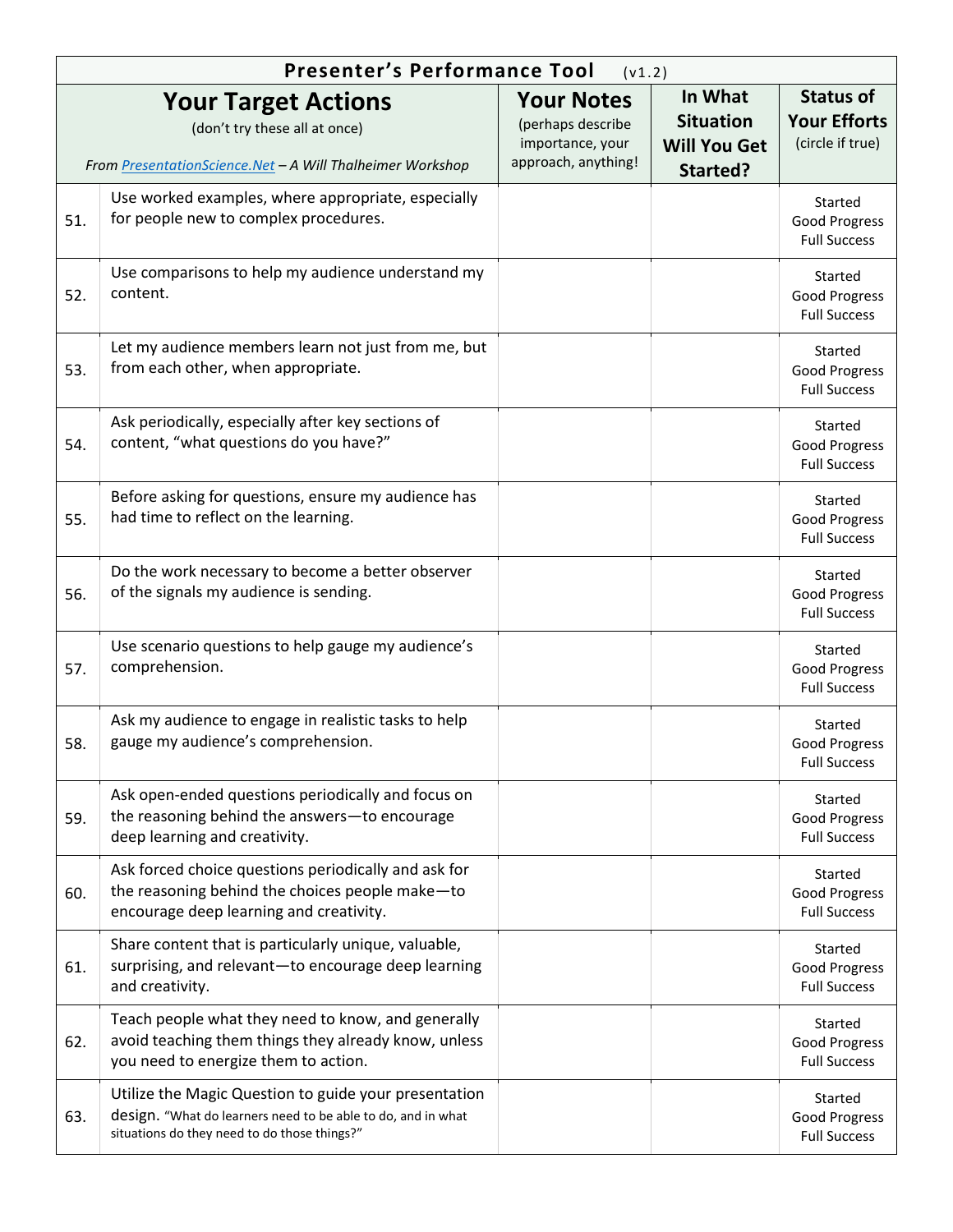|     | <b>Presenter's Performance Tool</b><br>(v1.2)                                                                                                                    |                                                                                   |                                                                |                                                             |  |
|-----|------------------------------------------------------------------------------------------------------------------------------------------------------------------|-----------------------------------------------------------------------------------|----------------------------------------------------------------|-------------------------------------------------------------|--|
|     | <b>Your Target Actions</b><br>(don't try these all at once)<br>From PresentationScience.Net - A Will Thalheimer Workshop                                         | <b>Your Notes</b><br>(perhaps describe<br>importance, your<br>approach, anything! | In What<br><b>Situation</b><br><b>Will You Get</b><br>Started? | <b>Status of</b><br><b>Your Efforts</b><br>(circle if true) |  |
| 64. | Add annotations (like arrows, boxes, and labels) to<br>graphs or other visuals to help your audience<br>members make sense of them.                              |                                                                                   |                                                                | Started<br><b>Good Progress</b><br><b>Full Success</b>      |  |
| 65. | Don't assume that observing your audience tells you<br>everything you need to know about how you're<br>doing. Add methods that Assess. SOAR!                     |                                                                                   |                                                                | Started<br><b>Good Progress</b><br><b>Full Success</b>      |  |
| 66. | Use Scenario Questions to introduce topics (to make<br>content relevant).                                                                                        |                                                                                   |                                                                | Started<br>Good Progress<br><b>Full Success</b>             |  |
| 67. | Use Scenario Questions soon after covering topics (to<br>help audience test and clarify their knowledge).                                                        |                                                                                   |                                                                | Started<br><b>Good Progress</b><br><b>Full Success</b>      |  |
| 68. | To enable audience to have creative energy, give<br>breaks, vary activities, include some fun, have them<br>move around, put them in different groups.           |                                                                                   |                                                                | Started<br><b>Good Progress</b><br><b>Full Success</b>      |  |
| 69. | To enable creative thinking, do odd activities before<br>brainstorming, remind audience of their goals, use<br>diverse groups; share new data, models, research. |                                                                                   |                                                                | Started<br>Good Progress<br><b>Full Success</b>             |  |
| 70. | Ask audience members to be creative, especially in<br>the context of a specific exercise (one where you<br>hope they generate unique, relevant ideas).           |                                                                                   |                                                                | Started<br>Good Progress<br><b>Full Success</b>             |  |
| 71. | To enable creative thinking, do odd activities before<br>brainstorming, remind audience of their goals, use<br>diverse groups; share new data, models, research. |                                                                                   |                                                                | Started<br>Good Progress<br><b>Full Success</b>             |  |
| 72. | To enable a creative, open mindset, avoid focusing<br>only on right & wrong. Admit shades of gray. Accept<br>some wild ideas, except if dangerously wrong.       |                                                                                   |                                                                | Started<br><b>Good Progress</b><br><b>Full Success</b>      |  |
| 73. | Add Your Own                                                                                                                                                     |                                                                                   |                                                                | Started<br><b>Good Progress</b><br><b>Full Success</b>      |  |
| 74. | Add Your Own                                                                                                                                                     |                                                                                   |                                                                | Started<br><b>Good Progress</b><br><b>Full Success</b>      |  |
| 75. | Add Your Own                                                                                                                                                     |                                                                                   |                                                                | Started<br><b>Good Progress</b><br><b>Full Success</b>      |  |
|     | <b>End of Learn</b>                                                                                                                                              |                                                                                   |                                                                |                                                             |  |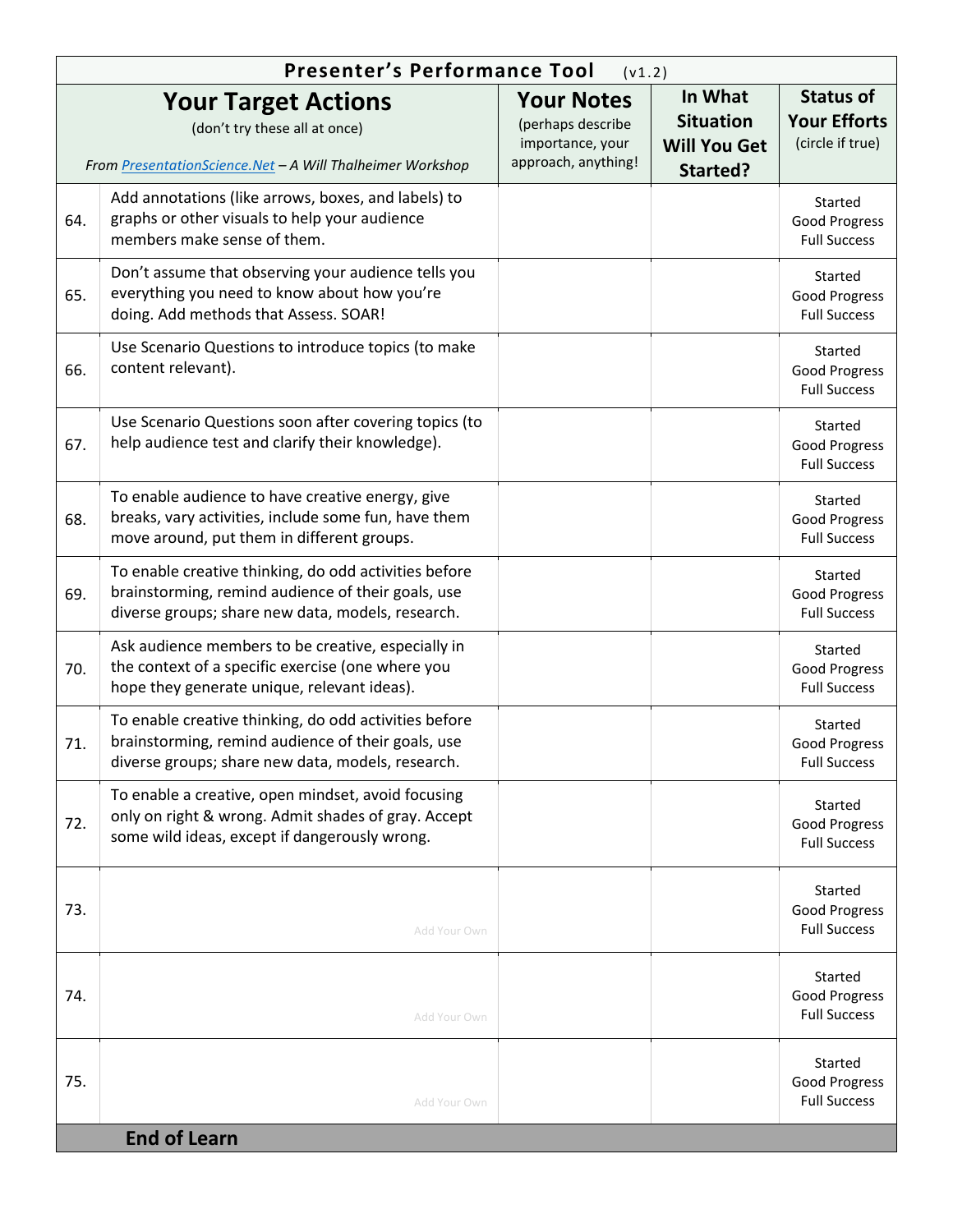|     | <b>Presenter's Performance Tool</b><br>(v1.2)                                                                                                                                 |                                                                                   |                                                                |                                                             |
|-----|-------------------------------------------------------------------------------------------------------------------------------------------------------------------------------|-----------------------------------------------------------------------------------|----------------------------------------------------------------|-------------------------------------------------------------|
|     | <b>Your Target Actions</b><br>(don't try these all at once)<br>From PresentationScience.Net - A Will Thalheimer Workshop                                                      | <b>Your Notes</b><br>(perhaps describe<br>importance, your<br>approach, anything! | In What<br><b>Situation</b><br><b>Will You Get</b><br>Started? | <b>Status of</b><br><b>Your Efforts</b><br>(circle if true) |
|     | <b>REMEMBER</b>                                                                                                                                                               |                                                                                   |                                                                |                                                             |
| 76. | Do the work it takes to understand my audience<br>members' future performance situations-and the<br>contextual cues in those situations that will be most<br>salient to them. |                                                                                   |                                                                | Started<br>Good Progress<br><b>Full Success</b>             |
| 77. | Prioritize these situations, tasks, and decisions to<br>focus on those that are most important to know, and<br>most difficult to get right.                                   |                                                                                   |                                                                | Started<br>Good Progress<br><b>Full Success</b>             |
| 78. | Focus content topics on what to do, not just what to<br>know-always including some focus on the situations<br>where the audience can use the info.                            |                                                                                   |                                                                | Started<br>Good Progress<br><b>Full Success</b>             |
| 79. | Help your audience be able to notice the cues that<br>will be most important for them when they<br>encounter key situations in their future.                                  |                                                                                   |                                                                | Started<br>Good Progress<br><b>Full Success</b>             |
| 80. | Provide audience members with hands-on or real-<br>world practice, where appropriate, to give them<br>context-based realistic practice.                                       |                                                                                   |                                                                | Started<br>Good Progress<br><b>Full Success</b>             |
| 81. | Provide audience members with simulations of real-<br>world situations (especially where real situations are<br>difficult or dangerous to provide).                           |                                                                                   |                                                                | Started<br>Good Progress<br><b>Full Success</b>             |
| 82. | Provide audience members with realistic decision-<br>making practice, including scenario questions, case<br>studies, role plays, and similar.                                 |                                                                                   |                                                                | Started<br>Good Progress<br><b>Full Success</b>             |
| 83. | When knowledge recall is critical for work<br>performance, give audience members practice in<br>knowledge recall.                                                             |                                                                                   |                                                                | Started<br>Good Progress<br><b>Full Success</b>             |
| 84. | Utilize a substantial amount of your presentation<br>time engaging your audience members in some form<br>of realistic retrieval practice, say 30% or more!                    |                                                                                   |                                                                | Started<br>Good Progress<br><b>Full Success</b>             |
| 85. | Present key content more than once, utilizing<br>repetitions; not rote repetitions, but varied attention-<br>getting repetitions.                                             |                                                                                   |                                                                | Started<br>Good Progress<br><b>Full Success</b>             |
| 86. | Spread repetitions over time, whether through<br>macro, micro, or middle spacings.                                                                                            |                                                                                   |                                                                | Started<br>Good Progress<br><b>Full Success</b>             |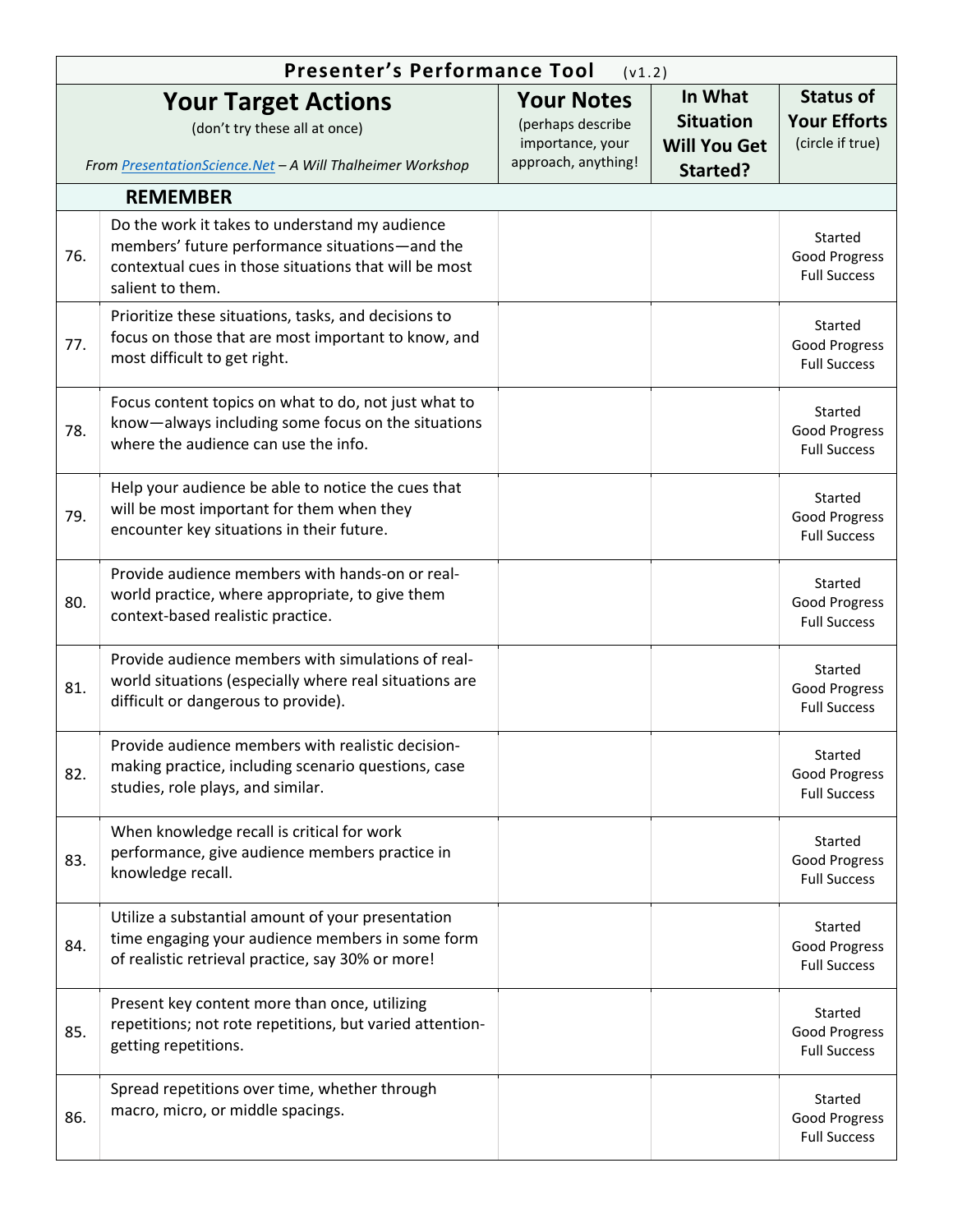|     | <b>Presenter's Performance Tool</b><br>(v1.2)                                                                                                            |                                                                                   |                                                                |                                                             |  |
|-----|----------------------------------------------------------------------------------------------------------------------------------------------------------|-----------------------------------------------------------------------------------|----------------------------------------------------------------|-------------------------------------------------------------|--|
|     | <b>Your Target Actions</b><br>(don't try these all at once)<br>From PresentationScience.Net - A Will Thalheimer Workshop                                 | <b>Your Notes</b><br>(perhaps describe<br>importance, your<br>approach, anything! | In What<br><b>Situation</b><br><b>Will You Get</b><br>Started? | <b>Status of</b><br><b>Your Efforts</b><br>(circle if true) |  |
| 87. | Avoid chapterizing your content, but instead<br>interleave it with repetitions from previous or<br>forthcoming topics.                                   |                                                                                   |                                                                | Started<br>Good Progress<br><b>Full Success</b>             |  |
| 88. | Go beyond one-event presentations, where<br>appropriate; instead engaging your audience<br>members at multiple touch points over time.                   |                                                                                   |                                                                | Started<br><b>Good Progress</b><br><b>Full Success</b>      |  |
| 89. | Utilize online presentations (or meetings, etc.) and<br>spread these sessions over time, repeating key<br>concepts or providing practice over sessions.  |                                                                                   |                                                                | Started<br><b>Good Progress</b><br><b>Full Success</b>      |  |
| 90. | Utilize recorded presentation segments, preferably<br>shorter than 20 minutes, providing them to your<br>audience to repeat concepts/practice over time. |                                                                                   |                                                                | Started<br><b>Good Progress</b><br><b>Full Success</b>      |  |
| 91. | Augment your face-to-face presentations with online<br>learning opportunities spread over time, enabling<br>repetitions of key concepts/practice.        |                                                                                   |                                                                | Started<br>Good Progress<br><b>Full Success</b>             |  |
| 92. | Add Your Own                                                                                                                                             |                                                                                   |                                                                | Started<br><b>Good Progress</b><br><b>Full Success</b>      |  |
| 93. | Add Your Own                                                                                                                                             |                                                                                   |                                                                | Started<br><b>Good Progress</b><br><b>Full Success</b>      |  |
| 94. | Add Your Own                                                                                                                                             |                                                                                   |                                                                | Started<br><b>Good Progress</b><br><b>Full Success</b>      |  |
| 95. | Add Your Own                                                                                                                                             |                                                                                   |                                                                | Started<br><b>Good Progress</b><br><b>Full Success</b>      |  |
| 96. | Add Your Own                                                                                                                                             |                                                                                   |                                                                | Started<br><b>Good Progress</b><br><b>Full Success</b>      |  |
|     | <b>End of Remember</b>                                                                                                                                   |                                                                                   |                                                                |                                                             |  |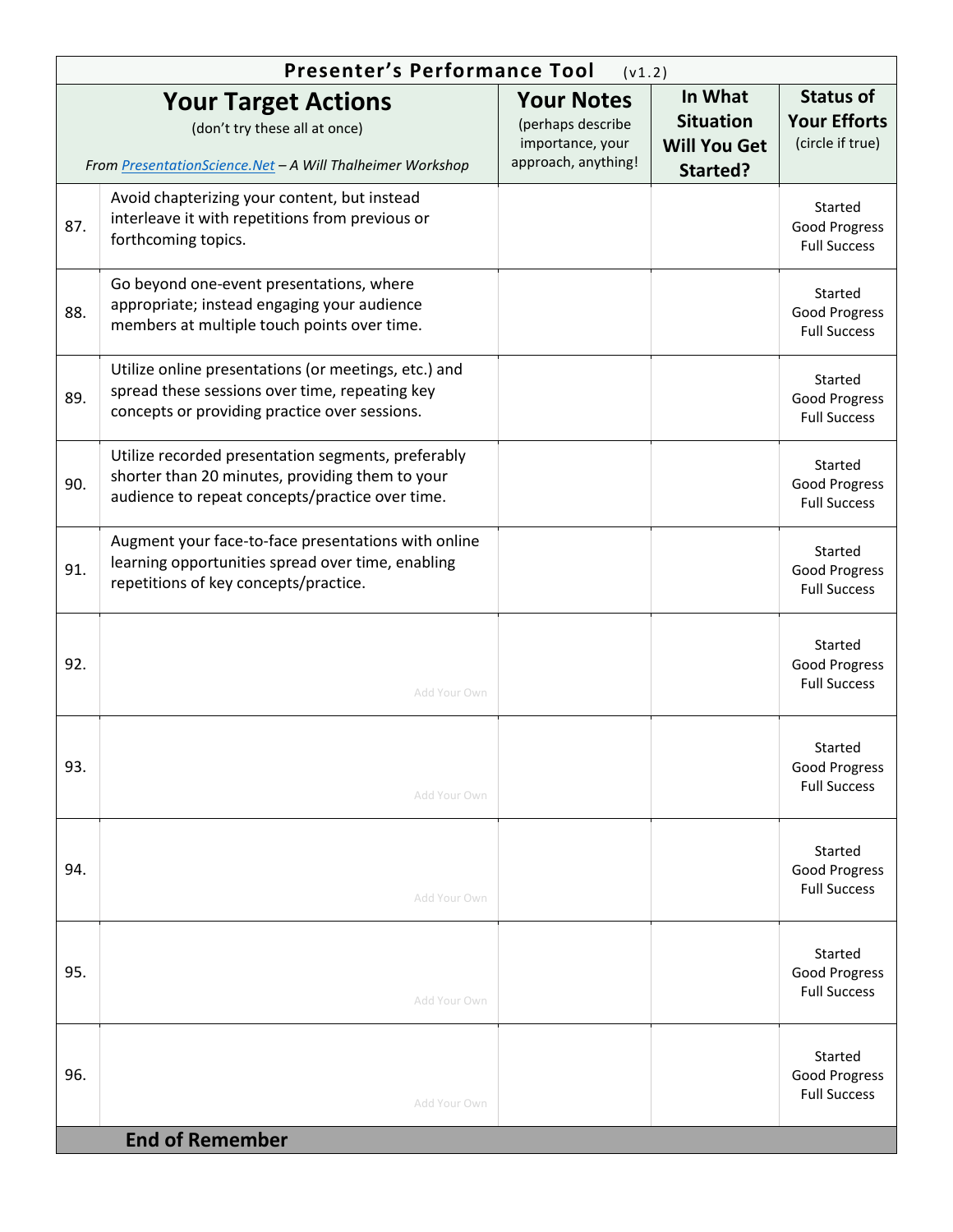|      | <b>Presenter's Performance Tool</b>                                                                                                                    | (v1.2)                                                                            |                                                                |                                                             |
|------|--------------------------------------------------------------------------------------------------------------------------------------------------------|-----------------------------------------------------------------------------------|----------------------------------------------------------------|-------------------------------------------------------------|
|      | <b>Your Target Actions</b><br>(don't try these all at once)<br>From PresentationScience.Net - A Will Thalheimer Workshop                               | <b>Your Notes</b><br>(perhaps describe<br>importance, your<br>approach, anything! | In What<br><b>Situation</b><br><b>Will You Get</b><br>Started? | <b>Status of</b><br><b>Your Efforts</b><br>(circle if true) |
|      | <b>ACT</b>                                                                                                                                             |                                                                                   |                                                                |                                                             |
| 97.  | Ask audience members to target two or three goals<br>for what they want to apply in their work or lives.                                               |                                                                                   |                                                                | Started<br>Good Progress<br><b>Full Success</b>             |
| 98.  | Ask them to voice their goals with another person in<br>the presentation, and maybe describe why important<br>or how they will accomplish those goals. |                                                                                   |                                                                | Started<br>Good Progress<br><b>Full Success</b>             |
| 99.  | Ask them to put their goals in their calendars or on<br>their to-do lists.                                                                             |                                                                                   |                                                                | Started<br>Good Progress<br><b>Full Success</b>             |
| 100. | Ask them to share their goals with someone<br>important in their work or lives; their boss, coworker,<br>good friend, spouse, etc.                     |                                                                                   |                                                                | Started<br>Good Progress<br><b>Full Success</b>             |
| 101. | Ask them to ask the person or persons so designated<br>to monitor their progress toward the goals.                                                     |                                                                                   |                                                                | Started<br>Good Progress<br><b>Full Success</b>             |
| 102. | Provide your audience members with a job aid or tool<br>they can access periodically as a guide to action.                                             |                                                                                   |                                                                | Started<br>Good Progress<br><b>Full Success</b>             |
| 103. | Get your audience members to plan for an event or<br>work toward a deadline.                                                                           |                                                                                   |                                                                | Started<br>Good Progress<br><b>Full Success</b>             |
| 104. | Use triggered action planning in addition to goal<br>setting to support follow-through.                                                                |                                                                                   |                                                                | Started<br>Good Progress<br><b>Full Success</b>             |
| 105. | Ask people to read an article or access some web<br>information after your presentation.                                                               |                                                                                   |                                                                | Started<br>Good Progress<br><b>Full Success</b>             |
| 106. | Ask your audience members to write down a goal or<br>obligation on a slip of paper and put it where they will<br>find it soon after the presentation.  |                                                                                   |                                                                | Started<br>Good Progress<br><b>Full Success</b>             |
| 107. | Ask your audience members to commit to share what<br>they've learned with others.                                                                      |                                                                                   |                                                                | Started<br>Good Progress<br><b>Full Success</b>             |
| 108. | Ask your audience members to commit to engaging in<br>more learning with you.                                                                          |                                                                                   |                                                                | Started<br>Good Progress<br><b>Full Success</b>             |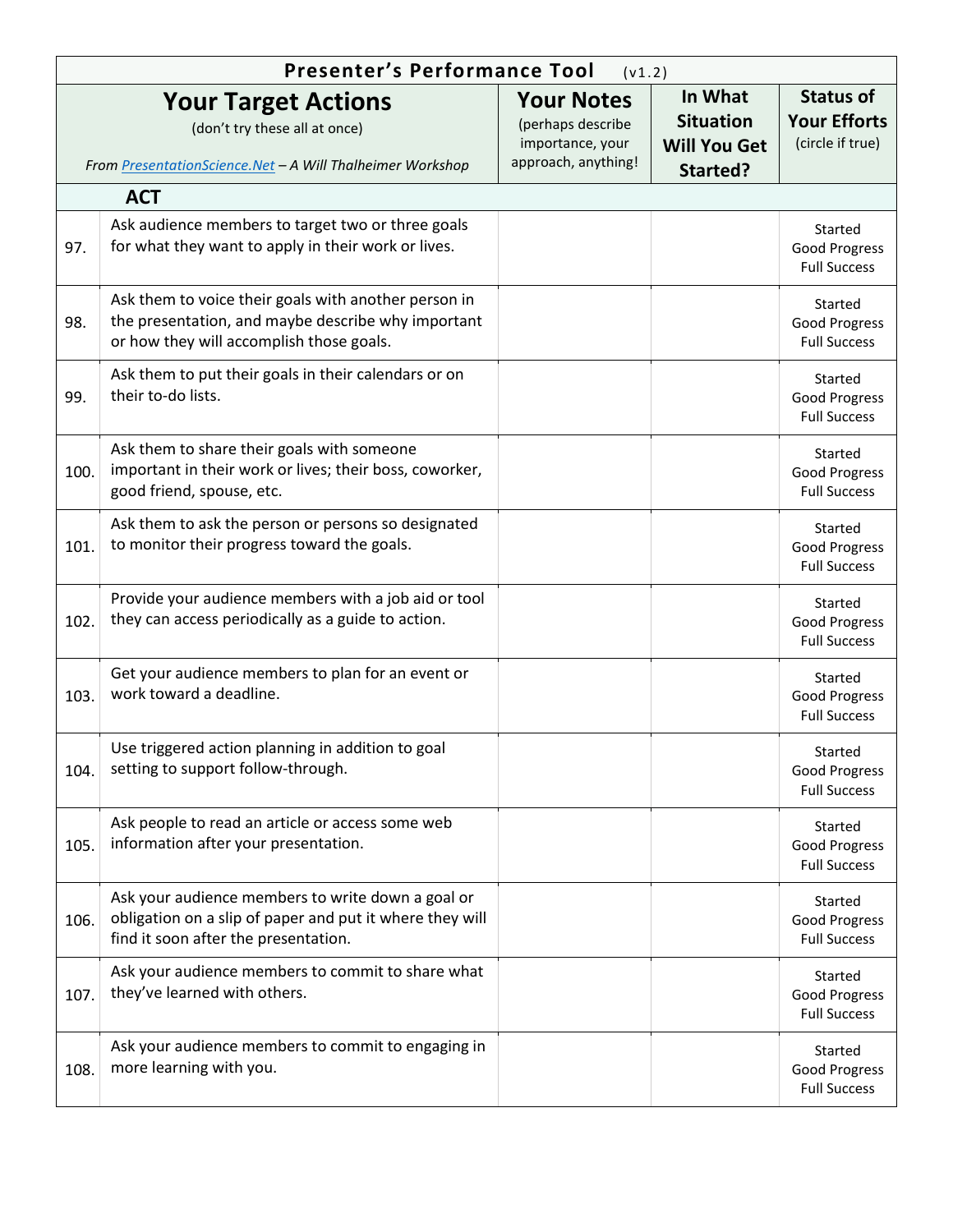|      | Presenter's Performance Tool                                                                                                                               | (v1.2)                                                                            |                                                                |                                                             |
|------|------------------------------------------------------------------------------------------------------------------------------------------------------------|-----------------------------------------------------------------------------------|----------------------------------------------------------------|-------------------------------------------------------------|
|      | <b>Your Target Actions</b><br>(don't try these all at once)<br>From PresentationScience.Net - A Will Thalheimer Workshop                                   | <b>Your Notes</b><br>(perhaps describe<br>importance, your<br>approach, anything! | In What<br><b>Situation</b><br><b>Will You Get</b><br>Started? | <b>Status of</b><br><b>Your Efforts</b><br>(circle if true) |
| 109. | Ask your audience members to partner up with<br>another member of the audience, or a small group,<br>and commit to working together toward goals.          |                                                                                   |                                                                | Started<br><b>Good Progress</b><br><b>Full Success</b>      |
| 110. | Offer your audience members an opportunity to get a<br>series of reminders, challenges, etc. sent to them<br>over the next month or so.                    |                                                                                   |                                                                | Started<br>Good Progress<br><b>Full Success</b>             |
| 111. | Offer your audience a chance to get on a mailing list<br>directly related to the content and skills of your<br>presentation.                               |                                                                                   |                                                                | Started<br>Good Progress<br><b>Full Success</b>             |
| 112. | Present online with a tool that enables you and your<br>audience to stay connected and keep learning from<br>each other.                                   |                                                                                   |                                                                | Started<br>Good Progress<br><b>Full Success</b>             |
| 113. | Offer a follow-up learning opportunity.                                                                                                                    |                                                                                   |                                                                | Started<br><b>Good Progress</b><br><b>Full Success</b>      |
| 114. | Assign project work and monitor the progress of<br>those who engage with it.                                                                               |                                                                                   |                                                                | Started<br><b>Good Progress</b><br><b>Full Success</b>      |
| 115. | Teach skills, not just knowledge.                                                                                                                          |                                                                                   |                                                                | Started<br><b>Good Progress</b><br><b>Full Success</b>      |
| 116. | Provide audience members with substantial practice<br>on the skills taught.                                                                                |                                                                                   |                                                                | Started<br>Good Progress<br><b>Full Success</b>             |
| 117. | Inoculate them against the obstacles they will face by<br>anticipating those obstacles and having your audience<br>wrangle with solutions and workarounds. |                                                                                   |                                                                | Started<br>Good Progress<br><b>Full Success</b>             |
| 118. | Provide support after the presentation.                                                                                                                    |                                                                                   |                                                                | Started<br><b>Good Progress</b><br><b>Full Success</b>      |
| 119. | Add Your Own                                                                                                                                               |                                                                                   |                                                                | Started<br>Good Progress<br><b>Full Success</b>             |
| 120. | Add Your Own                                                                                                                                               |                                                                                   |                                                                | Started<br><b>Good Progress</b><br><b>Full Success</b>      |
|      | <b>End of Act</b>                                                                                                                                          |                                                                                   |                                                                |                                                             |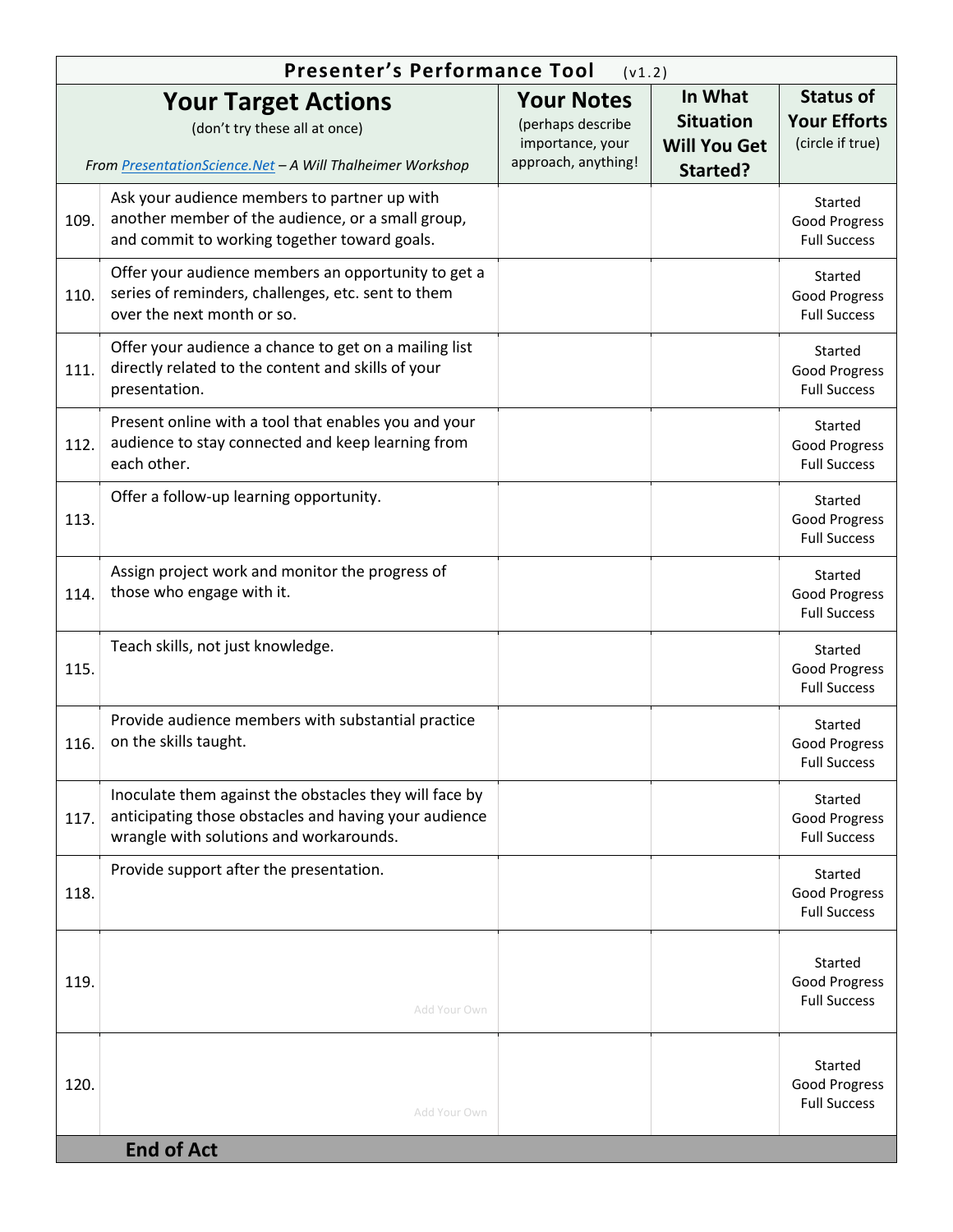|      | Presenter's Performance Tool                                                                                                                                     | (v1.2)                                                                            |                                                                |                                                             |
|------|------------------------------------------------------------------------------------------------------------------------------------------------------------------|-----------------------------------------------------------------------------------|----------------------------------------------------------------|-------------------------------------------------------------|
|      | <b>Your Target Actions</b><br>(don't try these all at once)<br>From PresentationScience.Net - A Will Thalheimer Workshop                                         | <b>Your Notes</b><br>(perhaps describe<br>importance, your<br>approach, anything! | In What<br><b>Situation</b><br><b>Will You Get</b><br>Started? | <b>Status of</b><br><b>Your Efforts</b><br>(circle if true) |
|      | PRESENTATION PREPARATION AND IMPROVEMENT                                                                                                                         |                                                                                   |                                                                |                                                             |
| 121. | Practice your presentation as you will actually present<br>it. Break it down in parts if helpful, but ultimately<br>practice the whole thing through many times. |                                                                                   |                                                                | Started<br>Good Progress<br><b>Full Success</b>             |
| 122. | Practice the very beginning of your presentation a<br>zillion times (the first 5-10 minutes or so).                                                              |                                                                                   |                                                                | Started<br>Good Progress<br><b>Full Success</b>             |
| 123. | To get better over the long run, give all kinds of<br>presentations to all kinds of audiences.                                                                   |                                                                                   |                                                                | Started<br>Good Progress<br><b>Full Success</b>             |
| 124. | Practice your presentation soon before you will give<br>it, including the day and night before, the morning of,<br>etc., especially the closing and opening!     |                                                                                   |                                                                | Started<br>Good Progress<br><b>Full Success</b>             |
| 125. | Visit your presentation room well before it is time for<br>you to give your presentation. Get comfortable there.<br>Practice there if you can.                   |                                                                                   |                                                                | Started<br>Good Progress<br><b>Full Success</b>             |
| 126. | Go early to your presentation room to double-check<br>your technology, etc. Same goes for online<br>presentations. Always double-check everything.               |                                                                                   |                                                                | Started<br>Good Progress<br><b>Full Success</b>             |
| 127. | Bring a copy of presentation on a thumb drive. Just in<br>case!                                                                                                  |                                                                                   |                                                                | Started<br>Good Progress<br><b>Full Success</b>             |
| 128. | Videotape yourself giving presentations, using what<br>you see to work on your areas of weakness.                                                                |                                                                                   |                                                                | Started<br><b>Good Progress</b><br><b>Full Success</b>      |
| 129. | Periodically get feedback from someone<br>knowledgeable about good presentation design and<br>delivery.                                                          |                                                                                   |                                                                | Started<br>Good Progress<br><b>Full Success</b>             |
| 130. | Where appropriate, utilize a good set of survey<br>questions to get feedback about your presentation<br>design and delivery.                                     |                                                                                   |                                                                | Started<br><b>Good Progress</b><br><b>Full Success</b>      |
| 131. | Consider using Performance-Focused Smile Sheets as<br>your survey methodology.<br>https://www.worklearning.com/smilesheets/                                      |                                                                                   |                                                                | Started<br>Good Progress<br><b>Full Success</b>             |
| 132. | Consider contacting Will Thalheimer to set up a time<br>to talk about how he can help you further.<br>https://www.worklearning.com/contact/                      |                                                                                   |                                                                | Started<br>Good Progress<br><b>Full Success</b>             |
|      | <b>End of Presentation Preparation and Improvement</b>                                                                                                           |                                                                                   |                                                                |                                                             |